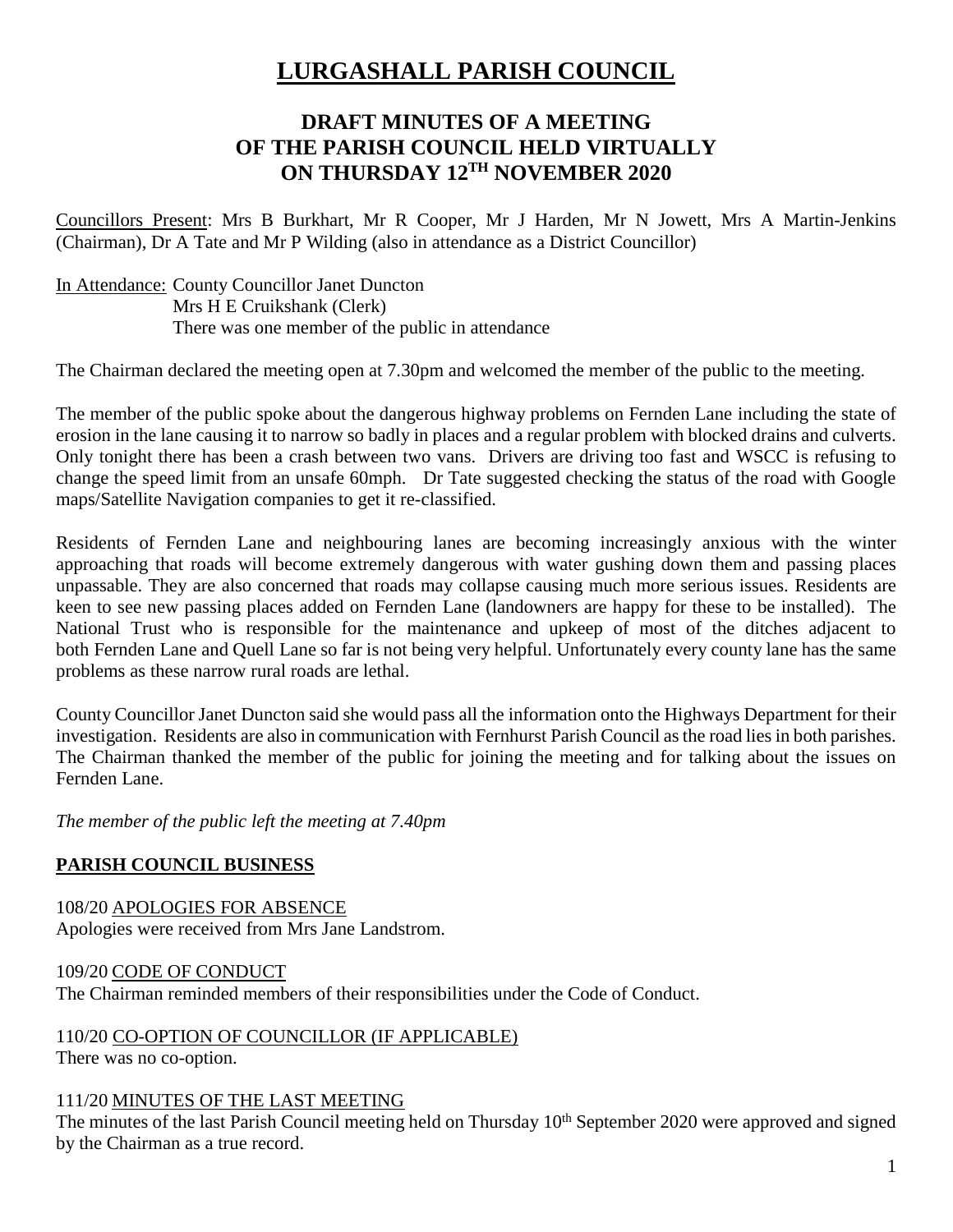# 112/20 MATTERS ARISING

The mobile skip had once again been very successful in September. It was full by 10.30am! Fly tipping continues to be a problem in the parish.

# 113/20 COUNCILLORS REPORTS

County Councillor Janet Duncton reported on the latest Covid-19 cases in West Sussex. Between 28<sup>th</sup> October and the 3rd November, the infection rate was 98.3 persons per 100,000. This is one of the lowest in the country and it is hoped a decrease is seen after lockdown.

There is a new Executive Director of Adult Services, Keith Hinkley who is also a member of East Sussex County Council and, like WSCC's Chief Executive Becky Shaw, will divide his time between the two Councils. His time will be 80% with West Sussex and 20% with East Sussex. WSCC are to face a very tough budget coming up where they will undoubtedly have to be cut back on some of their services. Adult Services, Children Services, Education and the Fire Service are priorities and need improvement.

The three children's homes in Worthing which were closed following the bad OFSTED report 18 months ago, have now been refurbished and will be back in use in the spring 2021. Woodlands Mead, the big special needs school near Burgess Hill, has also had the budget approved for a new school to be built on the site. Although this is some £23 million it has been a high priority for many years and all involved have been assured that the money is ring-fenced for this project.

The pop up cycle lanes are all being removed except the one in Shoreham at the moment. 90% of those who wrote in about them in Chichester wanted them gone.

Any issues of a County nature then please do not hesitate to contact Janet Duncton on [janet.duncton@westsussex.gov.uk](mailto:janet.duncton@westsussex.gov.uk) or 01798 342528.

### *Councillor Duncton left the meeting at 7.50pm*

District Councillor Peter Wilding reported that the Local Plan is advancing. Chichester District Council has been allocated more housing numbers (outside  $\theta$  fine SDNP). Fortunately locally, Loxwood has no more development planned and it mostly seems to be Chichester centric. This will be open to consultation. With regard to the Coronavirus support for businesses, the grants are to be extended. Details of these can be found at <https://www.chichester.gov.uk/covidbusinesssupport>

Any queries of a District nature, please do not hesitate to contact Peter Wilding on [pwilding@chichester.gov.uk](mailto:pwilding@chichester.gov.uk)

### 114/20 FINANCE

The Clerk had previously distributed Appendix 2a and b which included:

- a) A statement of the position of the Council's bank accounts as at  $5<sup>th</sup>$  November 2020 incorporating details of cheques which needed to be issued, and for which approval was sought.
- b) Budget Monitoring sheet as at 5<sup>th</sup> November 2020,

The Council's current financial position at £28,294, bank account and budget monitoring sheet were noted. The members duly approved the payments for Mrs H E Cruikshank (Clerk's September & October 2020 Salary & Expenses) @ £770, The Leconfield Estates (Grit bin location rental) @ £22 and Moore (External Audit 2019/20) @ £240

Clerk confirmed that the Annual Return 2019/20 had been certified by the external auditors, Moore with no issues. The conclusion of the annual audit will go up on the notice board and website.

The Finance & General Purposes Committee is due to meet on Wednesday 9<sup>th</sup> December to discuss the budget and precept for 2021/22.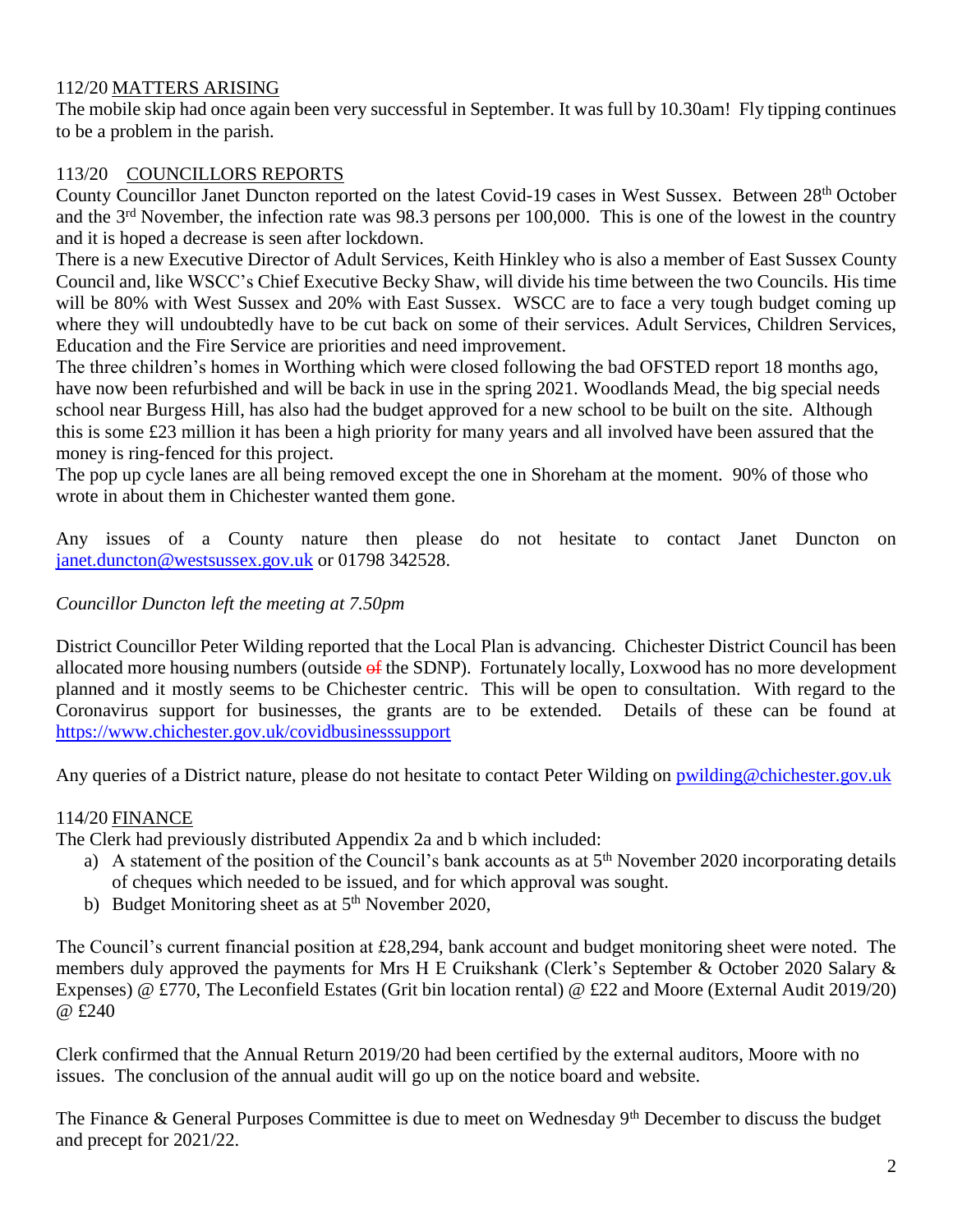### 115/20 PLANNING

The Clerk had previously distributed Appendix 3. Mr Wilding commented upon the following applications;

### PLANNING APPLICATIONS DISCUSSED SINCE THE LAST PC MEETING

### SDNP/20/02792/FUL

Land Adjoining Sods Farm High Hamstead Lane Lurgashall Petworth West Sussex GU28 9EX Retention of hardstanding area and access and erection of new storage building

### DECISIONS RECEIVED FROM CDC/SDNPA SINCE THE LAST PC MEETING

### SDNP/20/04197/DCOND

Sybs Farm Jobsons Lane Windfall Wood Common Lurgashall GU27 3BX Discharge of condition 4 of permission SDNP/20/02302/LIS. Decision: Approved

### SDNP/20/03482/APNB

Land to The North of Blind Lane Blind Lane Lurgashall West Sussex 2 no. agricultural barns. Decision: Prior approval required and refused

### SDNP/20/03282/HOUS

Little Brockhurst Farm Dial Green Lane Lurgashall GU28 9HA To change the location of a proposed 2 Bay Garage to enable a reduction in driveway area Decision: Approved

# SDNP/20/03209/TPO

Boundary Cottage High Hamstead Lane Lurgashall GU28 9ET Crown reduce by up to 2.5m (all round) to suitable growth points on 1 no. Oak (T1) subject to LG/10/00049/TPO Decision: Approved

# SDNP/20/02340/HOUS

Nut Hatch Tennysons Lane Lurgashall GU27 3AF Installation of freestanding aluminum greenhouse. Decision: Approved

### SDNP/19/05684/HOUS

Hazards High Hamstead Lane Lurgashall GU28 9ET Two floor extension, replacement garden room, minor annex and general alterations. Decision: Refused

Mr Wilding added that Chichester District Council's Planning Enforcement team are aware of the building works being carried out on the land North of Blind Lane. It is investigating the continuing works and reviewing its enforcement action.

#### 116/20 HIGHWAYS INCLUDING VILLAGE GREEN, OPERATION WATERSHED AND WINTER MANAGEMENT

Mr Cooper reported the Winter Plan had been submitted and John Simpson has once again agreed to be the parish's gritting contractor if the weather gets bad. He also kindly offered to clear the ditch around the small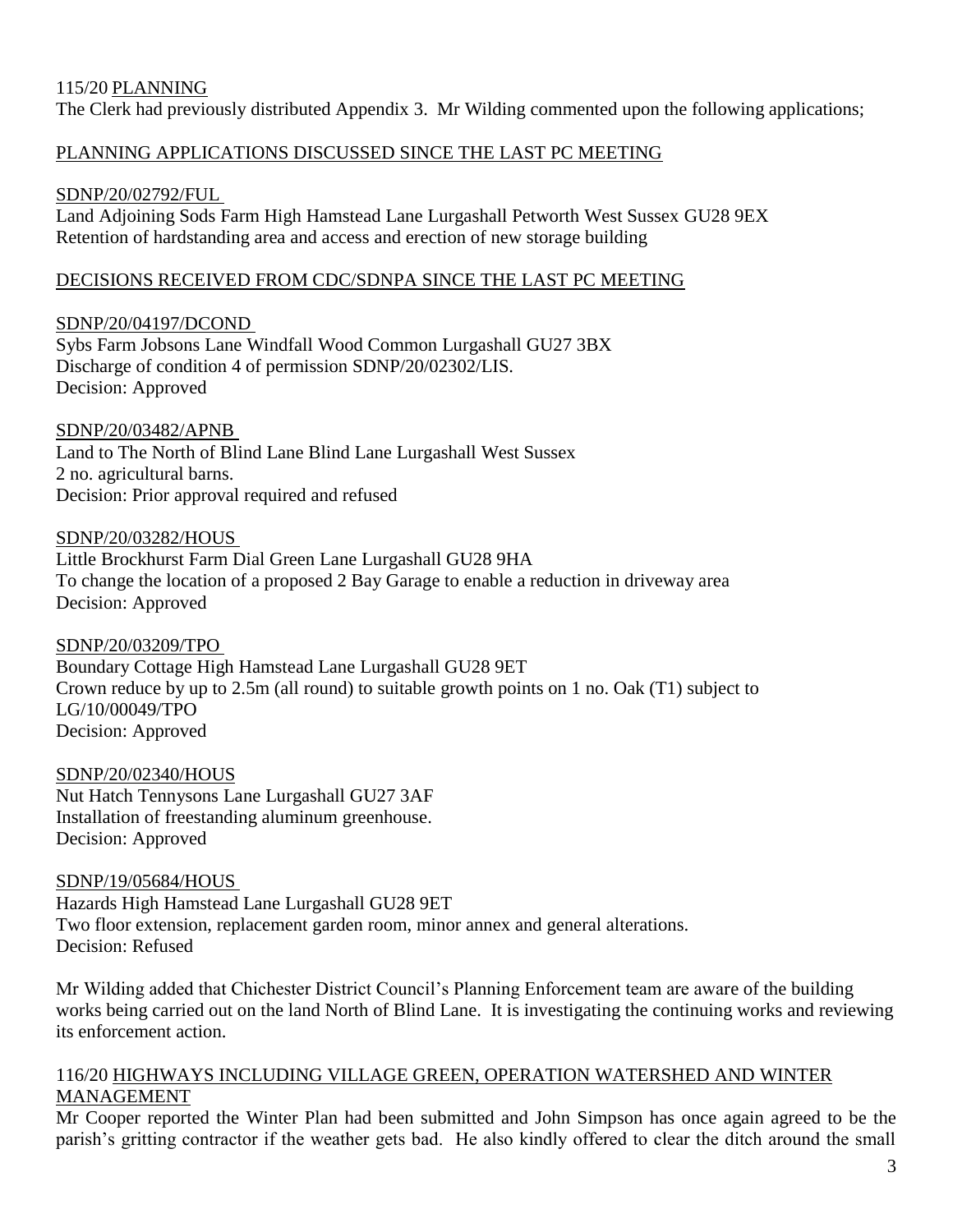triangle where cars have pushed earth in when reversing out of the parking area. The Clerk to report the crushed hazard posts again. Mrs Martin-Jenkins to remind the contractors to cut the hedge around the pond. Roads are generally in an awful state and WSCC has launched a new online form, on its website, for reporting potholes <https://www.westsussex.gov.uk/roads-and-travel/>

Mr Jowett (on behalf of the Lurgahall Village Shop Committee) asked after the process of applying for a brown tourist sign for Lurgashall Village Shop in place of the Winery signs which are to be removed. The Clerk will investigate.

# A FERNDEN AND ROUNDHURST LANES

This was discussed under public questions before the start of the meeting.

# B PARKING AT ENTRANCE TO ORCHARD PARK FARM

The Chairman had received two complaints regarding inconsiderate parking at the entrance to Orchard Park Farm track. A fire engine had recently been delayed by 10 minutes on its way to attend to an emergency call by a car partially blocking the entrance to the track. It was potentially a very dangerous issue with very serious consequences. Bad parking by pub customers here is a recurrent problem. The Church entrance is frequently blocked for disabled access. It was agreed a practical solution needs to be found to prevent any further problems. It was suggested that a sign be erected on the wall or bollards placed either side of the entrance to deter drivers although how this would be enforced is questionable. The PCC is also discussing this at their next meeting.

The Clerk to write and politely request the decrepit car parked on manorial waste at Dial Green be removed as it is rather unsightly.

# 117/20 RURAL AFFORDABLE HOUSING/COMMUNITY LAND TRUST (CLT)

The Clerk asked members to consider whether someone would like to take this on now Mr Hellett had left the Parish Council.

# 118/20 CLIMATE CHANGE

The Clerk asked members to consider whether someone would like to take Climate Change on, now Mr Hellett had left the Parish Council. It was questioned whether the Parish Council could really influence its parishioners but it was agreed that the Parish Council should be supportive and educate.

# 119/20 PLAYGROUND

Mr Cooper said the playground had been busy since it re-opened. It was agreed to pay someone to re-paint the equipment in March/April time.

# 120/20 ALLOTMENTS

In her absence, Mrs Landstrom had sent through an allotment report and updated allotment rules which the Clerk had distributed to all members. The path leading to the allotments has been levelled and in filled with scalpings. It will be re-seeded to match the rest in the spring. This was kindly undertaken by Alex Tucker, the builder at the Village Shop at no charge. A quote of £260 to install a new above ground tap / stop cock to isolate the whole site has been received. It was also recommended to insulate all the standpipes at a cost of £118. Both quotes have been accepted and work will commence over the next few weeks. The Leconfield Estates have agreed to pay 50% of the cost of the new stop cock. Once the work has been done and invoice paid, the Clerk will raise an invoice for Leconfield. Total works will cost the PC £248, more than the £100 budgeted. It was agreed this will be taken out of next year's budget.

The allotments rules have been updated to reflect a change in the bonfire rules. Bonfires can now only be lit on a Monday during September – April and must be accompanied at all times. It was agreed the wording Landlord be replaced by Parish Council before Mrs Landstrom distributes copies to all tenants.